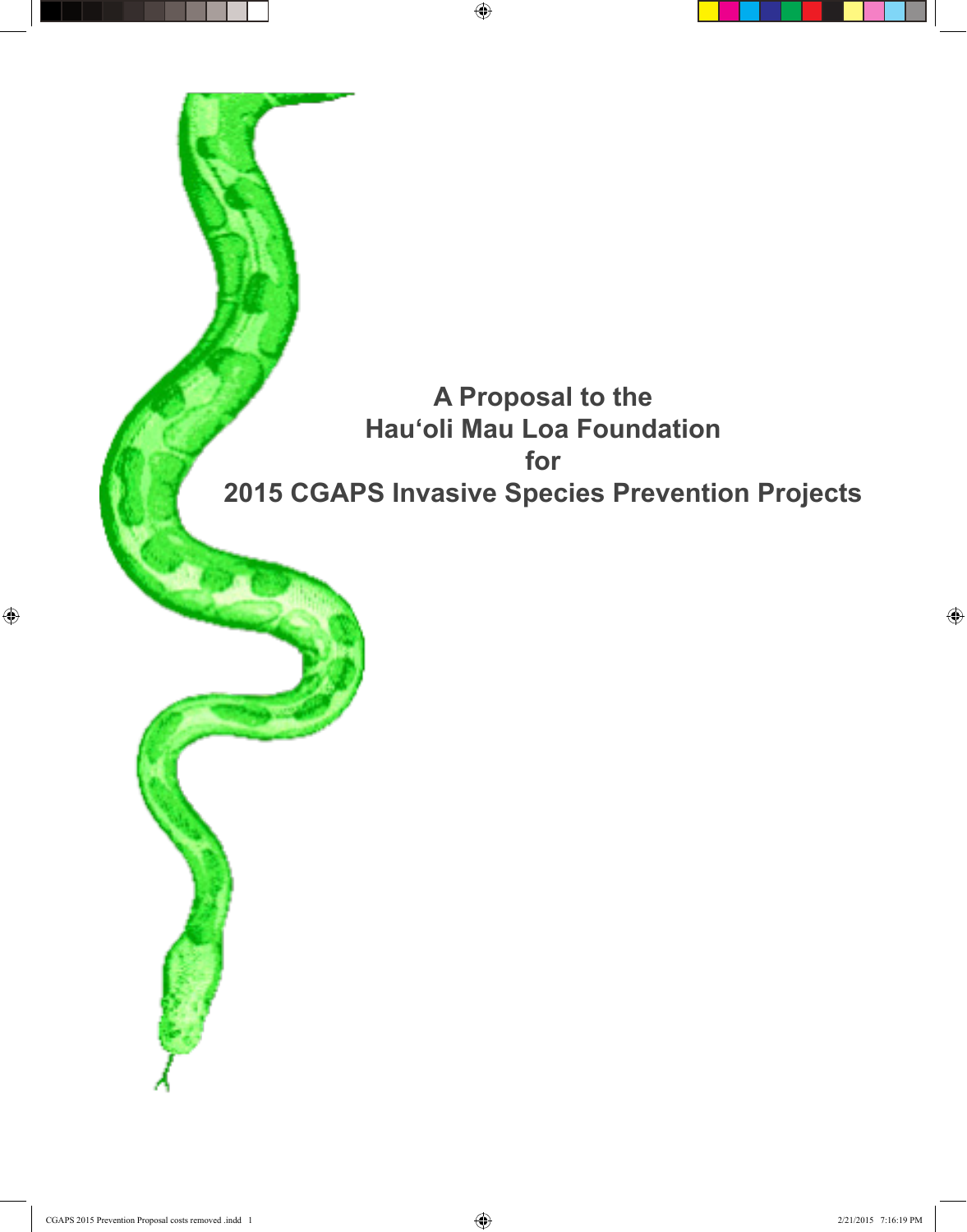## **Introduction**

 The little fire ant and coconut rhinoceros beetle took center stage in our work in 2014, and will continue to do so until locally eradicated and measures are in place to reduce the chances of new infestations. For each of these responses, we are working side-by-side with Federal, State, and City government agencies and NGOs at a truly unprecedented level. For this, we thank Hauʻoli Mau Loa Foundation, for supporting the Plant Health Emergency Plan and Tabletop exercise in 2013, completed just one month before both infestations hit. This year has truly been challenging only because the pests themselves are so tough to find and control, not because we lack the planning and practice of a multi-agency response. One project that is a high priority that did not make it into the 2015 request is to hire a contractor (preferably the facilitator for the 2013 tabletop) to conduct a "hot wash" of the coconut rhinoceros beetle response to date to ensure that the issues that helped and stymied the collaborative response are highlighted and the information can be used to help the ongoing response.

 $\textcircled{\scriptsize{+}}$ 

 CGAPS strategic planning is nearly complete, as is the Hawaii Invasive Species Council strategic plan. CGAPS contractors Makena Coffman and Kim Burnett and HISC planner Emily Montgomery succeeded in ensuring that the processes moved forward in tandem and with good synergy, while helping participants focus on the unique missions and capacities of each.

 The CGAPS legal fellowship has graduated its first two fellows with Melissa Miyashiro accepting the position of Operations Director for Blue Planet Foundation, and Jarrett Keohokalole recently elected to the state House of Representatives. While with CGAPS, Melissa and Jarrett set in motion several projects. One, the myrtaceae rulemaking project, is now being reviewed by the new Deputy AG hired to assist with the backlog of Plant Quarantine rule changes. Another, updating the state ballast rules, is ready for a new fellow to step in and follow the rulemaking timeline. Melissa prepared briefings and suggested next steps for each of the projects in preparation for new fellows.

 CGAPS staff Amanda Skelton continued with outreach to nursery and landscape industry to promote understanding and use of the Hawaii Pacific Weed Risk Assessment. Amanda is also assisting contractor Shahin Ansari in setting up and coordinating meetings statewide on the Offshore and Incipient Invasive Plants project (AKA the Restricted Plant List), and coordinating changes to the Plant Pono website.

 January through October is always as busy as can be. Yet every fall and winter there is time to reflect on accomplishments and lessons learned, and to be thankful for the community that helped. Mahalo to Hauʻoli Mau Loa Foundation for your help! Please feel free to contact us with any questions, comments, or concerns on this proposal or any aspect of our work. Mahalo nui loa for your support!

Coordinating Group on Alien Pest Species P.O. Box 61441 Honolulu, Hawaiʻi 96839 (808) 722-0995 www.cgaps.org

1

⊕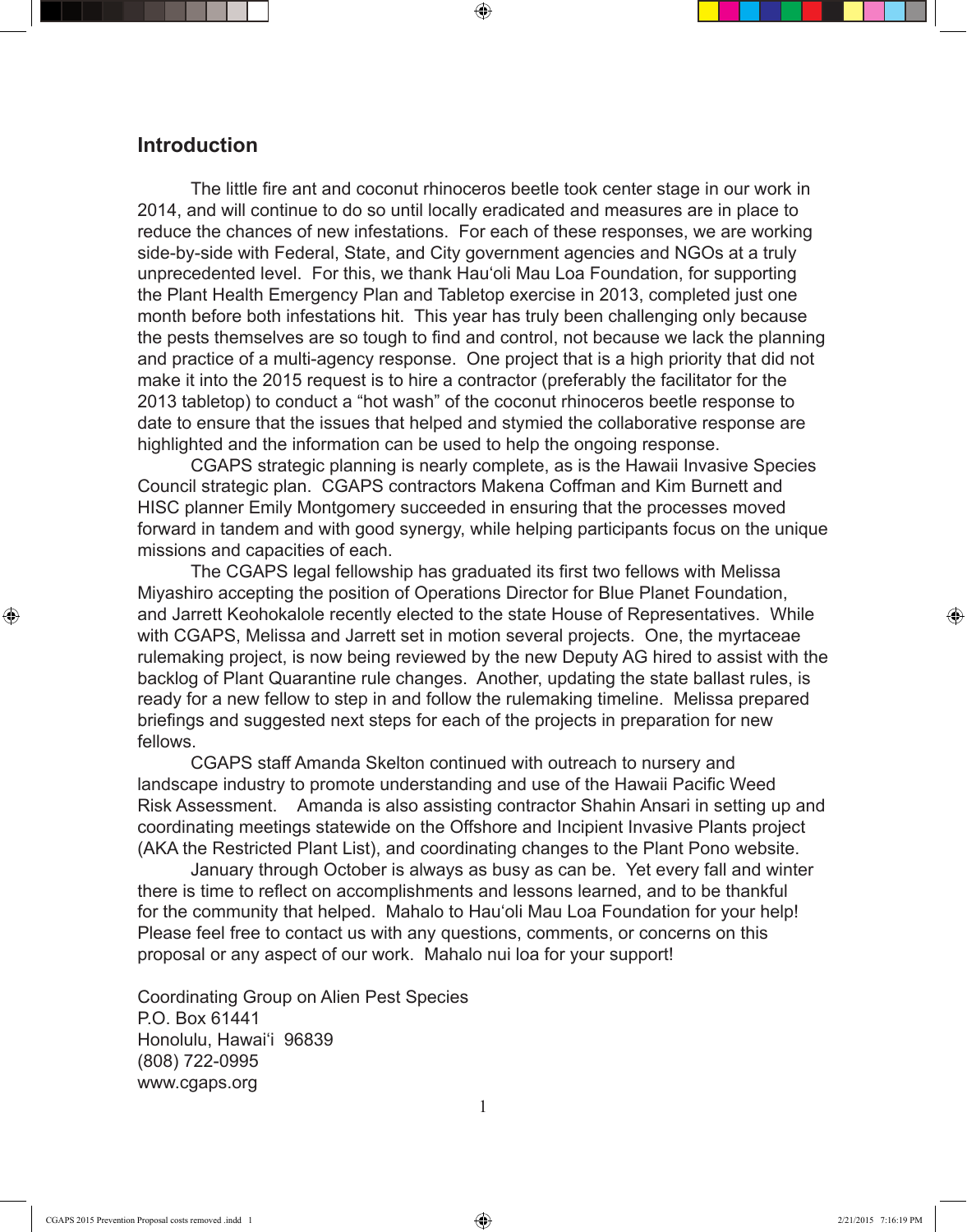## **Project: CGAPS Invasive Species Law Fellowship Program (Multiple Action items)**

## **Executive Summary**

 This project will provide continued salary and operational support for two fulltime William S. Richardson School of Law Legal Fellows to work in collaboration with CGAPS in reviewing and writing invasive species prevention related statutes and rules.

⊕

### **Background**

⊕

 As of November 2014, both the legal fellow positions are vacant, with \$127,544 in funds remaining. Both positions have been changed from Special Faculty to Research Corporation of the University of Hawaiʻi (RCUH) positions and are ready to be advertised in mid-November. It is possible that two new fellows can start by the end of November, 2014.

 The uncertain start date, combined with the unknown cost of benefits makes budget projections uncertain (the RCUH system allows employees to select their benefits package upon hiring). For example, the selected package may cost



*Former CGAPS Legal Fellows Melissa Miyashiro and Jarrett Keohokalole with Denise Antolini, Mark Fox, and Christy Martin.* 

as little as \$224 per month for single person coverage, or as much as \$944 per month for the most expensive family coverage.

 This proposal is based on projected needs assuming 2-party benefit coverage (mid-range cost), for both positions, with an expected start date near the end of November 2014. The cost per month (salary and mid-level fringe) for two fellows is approximately \$(*figure removed*). Therefore, our remaining 2014 funds will last approximately 9.4 months (late November 2014-August 30, 2015). This request is for salary, fringe, and operating budget to continue to support two FTE legal fellows for 5 months, from September 1, 2015 through January 31, 2016.

## **Deliverables**

 The legal fellows will be responsible for continuing work on the following issues:

- Gaps in quarantine action authority for federal agencies when human health vectors are found in international cargo or conveyances.
- Continue the public process to update Hawai'i ballast rules. Look into how we might address interisland unmanned barges which fall into a gap and are not required to comply.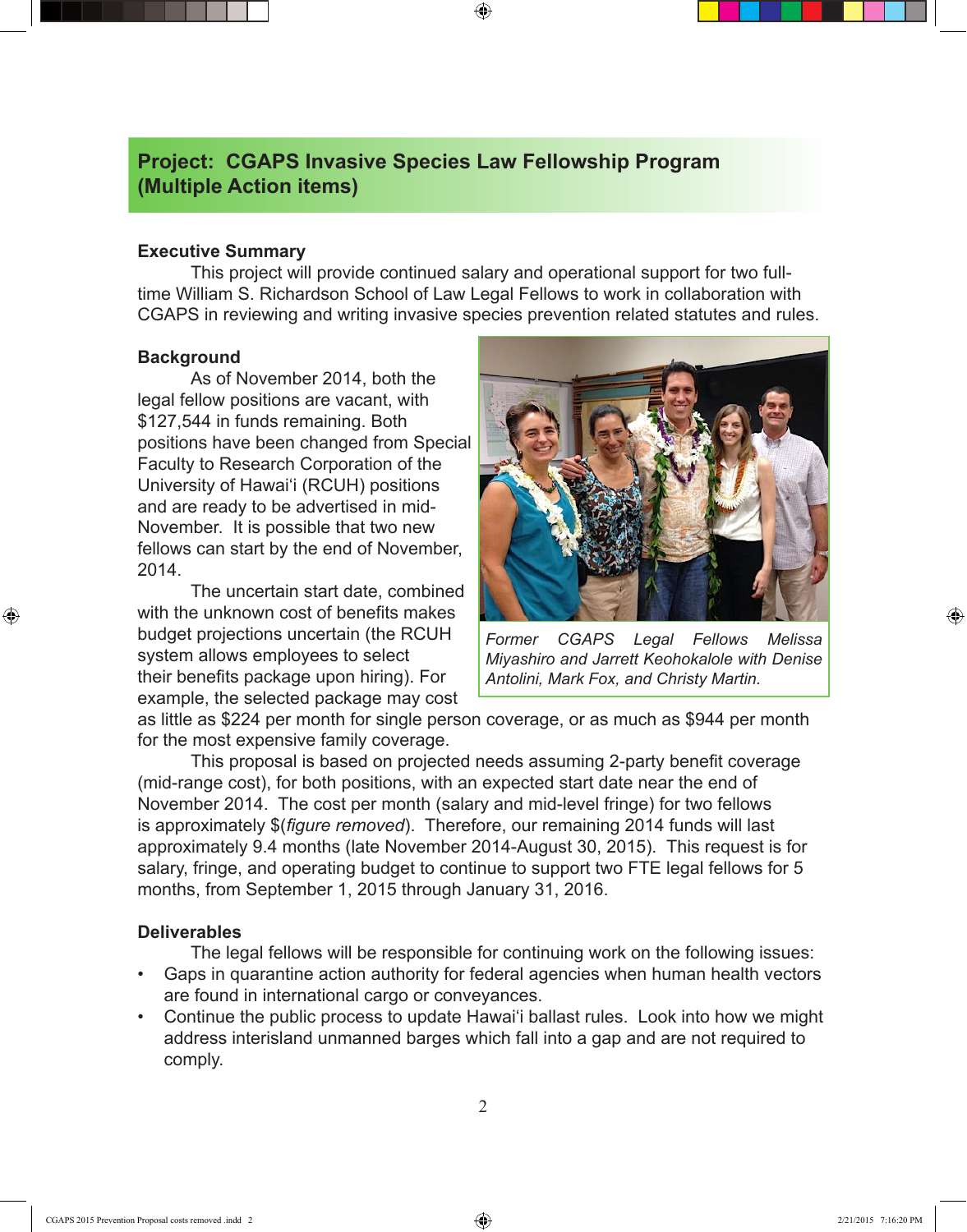Begin the process for new biofouling rules, including drafting new DAR rules to manage biofouling to minimize the further introduction of AIS into Hawaiʻi.

 $\textcircled{\scriptsize{+}}$ 

- • Address DAR policy gaps regarding aquaculture, including permitting for culture, facilities inspection (for biosecurity purposes), and compliance.
- Assist as necessary in local actions to support federal rule changes such as the Lacey Act update, the listing of Myrtaceae to federally actionable list, etc.

#### **Budget**

⊕

(contact CGAPS for more information)

# **Project: Oʻahu Little Fire Ant (LFA) Detector Dog Pilot Program (CGAPS Action items 1, 6, 9)**

### **Executive Summary**

 Funds are requested to support a collaborative pilot project between the Hawaiʻi Ant Lab (Dr. Cas Vanderwoude, University of Hawaiʻi PCSU), the Maui and Oʻahu Invasive Species Committees (University of Hawaiʻi PCSU), and the Hawaiʻi Department of Agriculture to develop and run a little fire ant (*Wasmannia auropunctata*) detector dog program on Oʻahu. The acquisition and training of the dogs will be contracted out to a qualified professional with a proven track record in training dogs and handlers for this task. Once fully developed, this team will be used to detect LFA in high risk locations where they may exist in incipient form and for post-eradication detection and validation. We envisage that this team will act as a proof-of-concept model for additional teams working within biosecurity agencies. This proposal presents an exciting opportunity for significant advances in invasive species detection technology and extends the role of the University of Hawaiʻi in applied research.

 The University of Hawaiʻi will further benefit from this project in the following ways. As UH projects, MISC, OISC and the Hawaiʻi Ant Lab host interns from across the state, who often go on to or return to school, including the University of Hawai'i. All three projects have staff with undergraduate and/or graduate degrees from the University of Hawai'i. These UH projects routinely interact with researchers from the University of Hawai'i and other institutions by providing data and/or input to their studies. The Hawaiʻi Ant Lab, MISC and OISC will present and/or publish results from the work, acknowledging the University of Hawai'i. Public acknowledgement of the University will be included in all reports and outreach materials.

#### **Background**

Detector dogs are the most effective and efficient tool for detecting odors at low concentrations. Their widespread use in quarantine (biosecurity detection),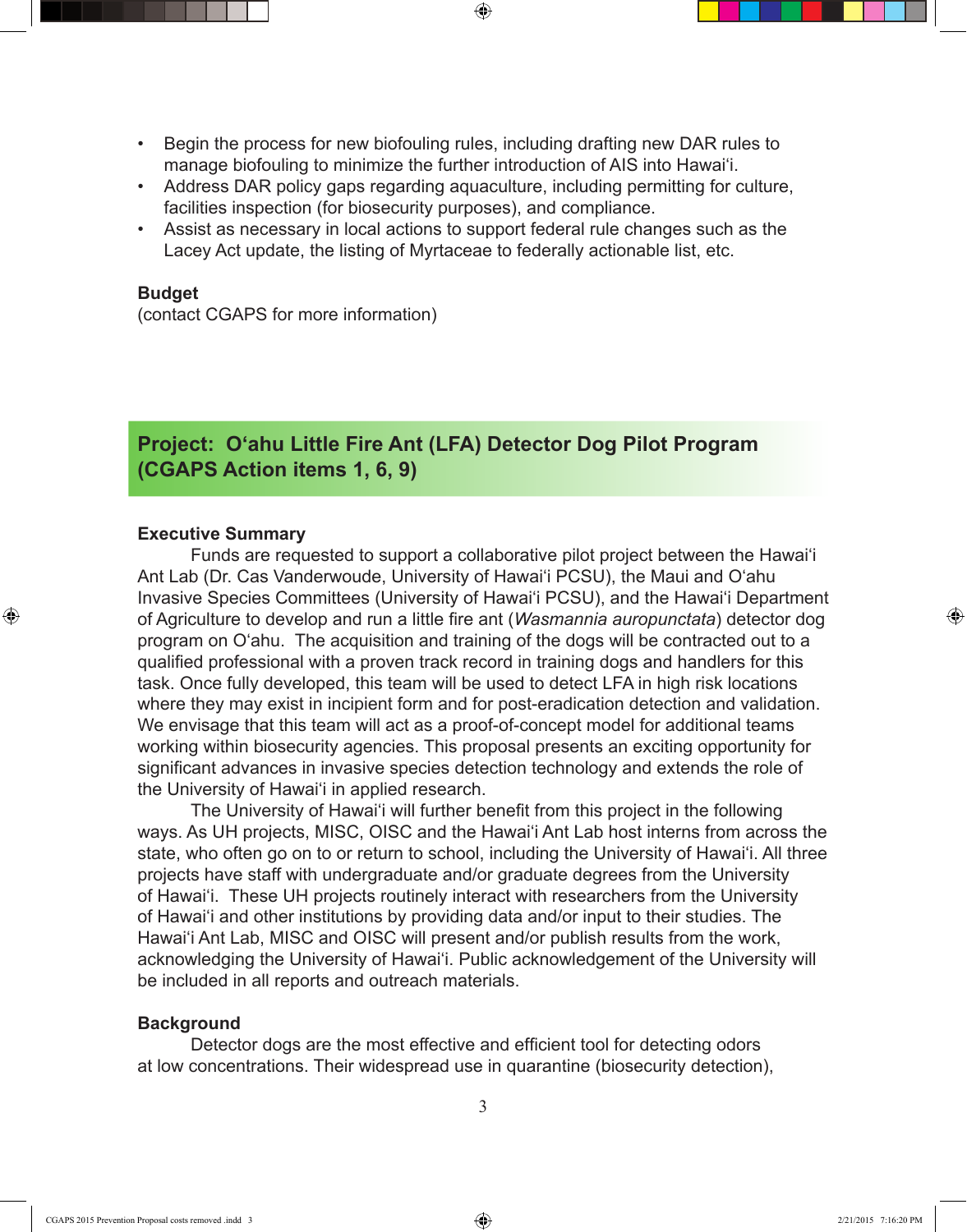drug searches, bomb detection and searches for missing persons is a testament to their utility. In recent years, scent dogs have been developed that are able to detect ants and differentiate individual ant species. For example, scent detection dogs are routinely used to detect incipient colonies of Red Imported Fire Ants (*Solenopsis invicta*) and LFA in Australia.

 LFA pose a significant threat to agriculture, the environment, and the health and wellbeing of people and animals. LFA are now widely established on the Big Island, leaving the rest of the state at permanent risk. In December 2013, LFA were found in hapuʻu logs being sold at garden centers, nurseries, and "big box" stores



*In May, 2014 the Maui Invasive Species Committee arranged for professional detector dog trainers Craig and Tracey Murray to visit Hawaii and discuss the Queensland's Department of Agriculture, Fisheries and Forestry little fire ant detector dog program. The Murrays developed the LFA scent imprint technology and designed the Queensland Detector Dog Program.*

on Maui and Oʻahu. Infested logs had already been used in landscaping on Lānaʻi, and a number of logs were sold to the public. Today, more than fifteen infestations on Oʻahu, Maui, Kauaʻi, and Lānaʻi are being treated under the direction of the Hawaiʻi Ant Lab, with the goal of eradication. In mid-September, LFA were discovered in an overgrown unmanaged area of East Maui.

 $\textcircled{\scriptsize{+}}$ 

 There most certainly are other infested sites on Oʻahu and Maui, but surveying even high-priority sites such as nurseries is time consuming and staffing intensive, resulting in inadequate prevention. Additionally, LFA continue to move in commodities from the Big Island, despite inspection. Big Island and Maui HDOA inspectors recently used the peanut butter chopstick survey method to test for LFA on three separate shipments of hapuʻu logs, but did not pick up the ants in any of the shipments. However, on closer inspection of the third shipment, the Maui HDOA inspectors discovered LFA by looking at the hapuʻu and noticing small red ants moving around. Follow-up surveys at the destination nursery revealed that the ants were on the first two shipments as well, yet they had gone undetected.

 Currently, the best detection tools we have – peanut-butter baits and visual inspection – are far from perfect, yet quarantine professionals in Australia have discovered and proved that dogs can be trained to detect LFA. The dogs can tell if a shipment of plants is clean, if a car or vehicle has LFA, or if a row of plants in a nursery has been infected. The dog can also help tell if an infestation has been eradicated. Dogs aren't the solution for every situation, but a detector dog program on Oʻahu represents an important new tool for helping prevent little fire ants from becoming established.

 The Maui Quarantine Fund and the Hawaiʻi Invasive Species Council have committed funds for a pilot LFA detector dog program based on Maui (managed by the

⊕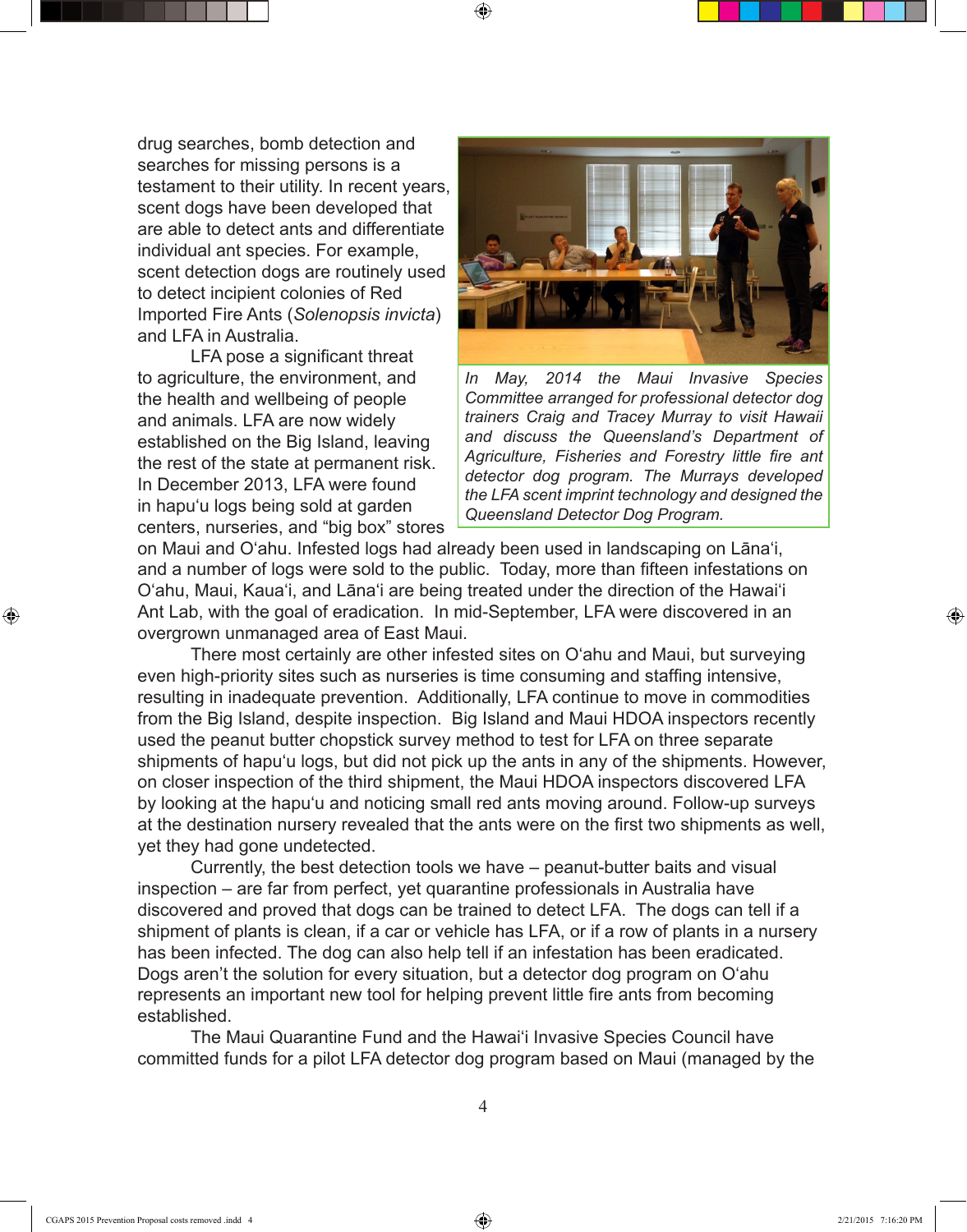Maui Invasive Species Committee and Hawaiʻi Ant Lab), but with some ability to travel to other islands. Realistically, Oʻahu needs its own dog and handler, given existing detection techniques, the nearly 200 nurseries and garden shops present on the island, the volume of goods moving between islands, and the limited resources available to survey for little fire ants. In addition to nurseries, the dog team could be used during HDOA inspections at the harbor and airport, as a proof-of-concept to help rebuild HDOA's detector dog program. HDOA Plant Industry Administrator Dr. Neil Reimer is positive and supportive, with the offer to look into the use the HDOA detector dog facilities on Oʻahu for training and kenneling (currently being used by US Department of Agriculture). Having a second team in the islands would also provide a support network and enhanced learning opportunities.

 $\textcircled{\scriptsize{+}}$ 

 This proposal is to support a professional services contract for dog selection and training, handler training, associated travel, and administrative costs. Dogs are selected based on a strong "play drive" and other key attributes (may be rescue animals). It then takes about 5-6 months to train the dog and 3-4 additional weeks to train the handler. The trainer, dog handler, and dog then work together to "transition" from training to real-world situations. The total cost to start the Oʻahu LFA detector dog program is estimated at \$160,000. Oʻahu and Maui CGAPS participants are actively seeking matching funds to reach this total. Therefore, we request a 2 year grant period.

## **Budget**

⊕

(contact CGAPS for more information)

# **Proposal: Biofoul In-Water Cleaning Technical Research (CGAPS Action Item #5)**

#### **Executive Summary**

 Vessel biofouling is the attachment of organisms to the wetted parts of ships, boats and submerged structures. It is a major pathway for the introduction of non-native species into Hawaiʻi's marine ecosystems. With the assistance of the Hauʻoli Mau Loa Foundation, DLNR is working with contractors to collect and analyze hull husbandry information and relative risk that will be used to create a Hawaiʻi biofouling policy to allow for more proactive management of the risk. However, one way to ensure that vessels maintain clean hulls is to allow cleaning of the hulls, a service that is typically done in ports, either by removing the vessel from the water (more expensive, less frequent), or through in-water cleaning (less expensive, more frequent). While in-water cleaning is an important tool for reducing biosecurity risks, it also carries some risk which must be managed. This project would use contractors to review and assess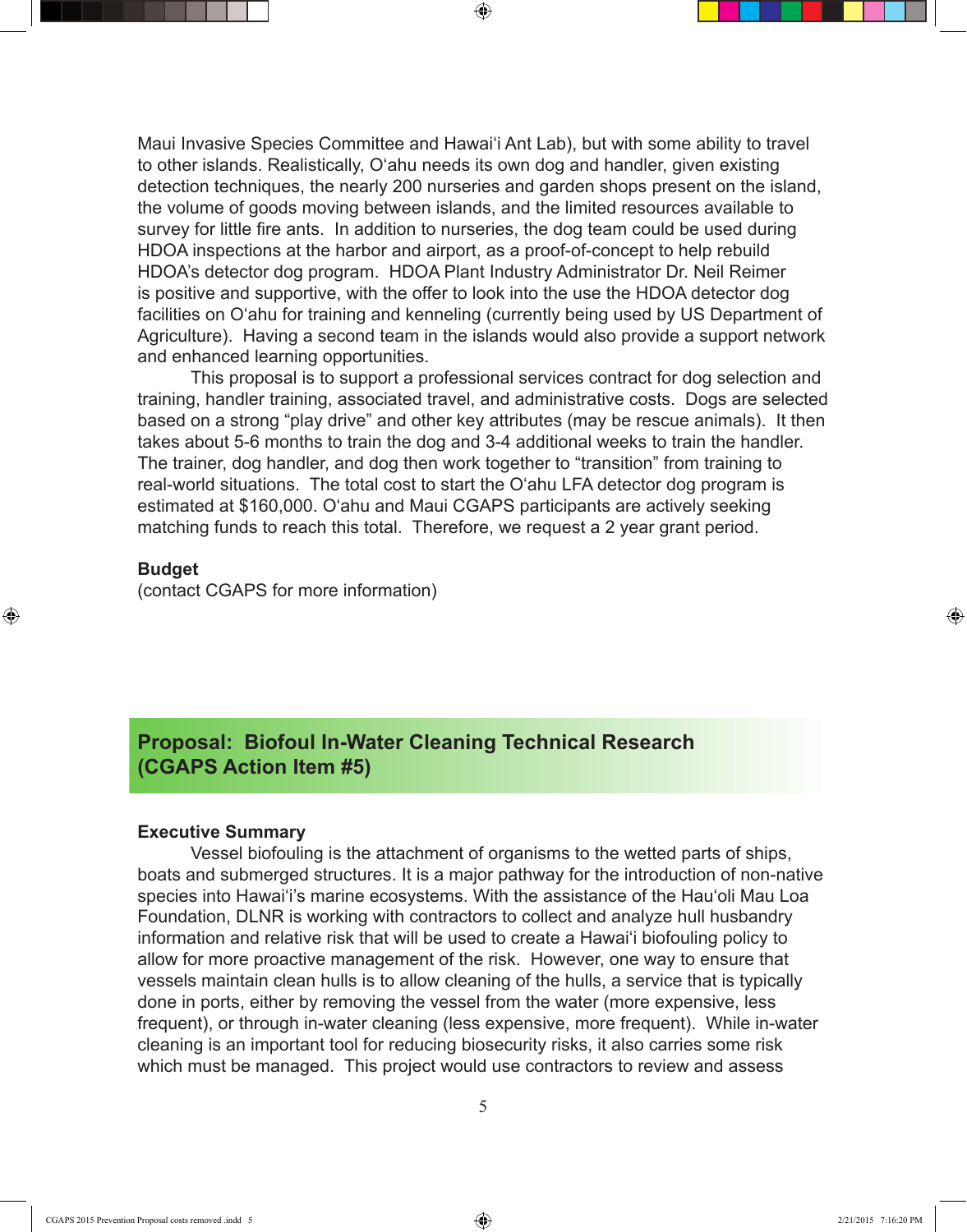available in-water cleaning techniques and their relative risks to inform policy making.

## **Background**

 There are a range of technologies available for in-water cleaning, but none are without risk of spreading species as they are removed. Therefore, the purpose of this project is to develop an understanding of current and emerging technologies for in-water cleaning in the United States to understand the relative risk for each method to help guide decision makers on creating in-water cleaning policies and procedures that are clear and risk-based. With both the state of California progressing biofouling regulations and New Zealand's implementation of its Craft Risk Management Framework in 2014, in-water cleaning requests in Hawaiʻi are likely to increase. Hawaiʻi, however, has not had the capacity to develop a framework to assess when the risks of cleaning are acceptable.



*In-water cleaning can be a valuable tool for preventing the spread of invasive pests, but current technologies do not allow for 100% capture of fouling material. Future policies for allowing in-water or other cleaning methods should be based on relative risk. Photo: Triton Diving Services, Ltd.*

 This project proposes to utilize the services of a contractor as the expertise and personnel are not available within DLNR. The contractor will also provide a transparent, unbiased representation of the data and management recommendations for consideration by DLNR. The contractor will work regionally with the Pacific Ballast Water Working Group, participants of the Alien Aquatic Organism Task Force (including shipping industry representatives), and the governments of New Zealand, Australia, and Western Australia who are currently developing in-water cleaning policies.

⊕

### **Deliverables**

⊕

- A literature review of available US and regional technologies for in-water cleaning
- An assessment of the biosecurity risks posed by the available technologies and recommendations for future technological development
- • A workshop in Hawaiʻi to gather information of in-water cleaning activities in the region and development of a data collation form
- An analysis of in-water cleaning activity data collected by DLNR and recommendations for a risk-assessment framework.

#### **Budget**

\$(contact CGAPS for more information)

CGAPS 2015 Prevention Proposal costs removed .indd 6 2/21/2015 7:16:21 PM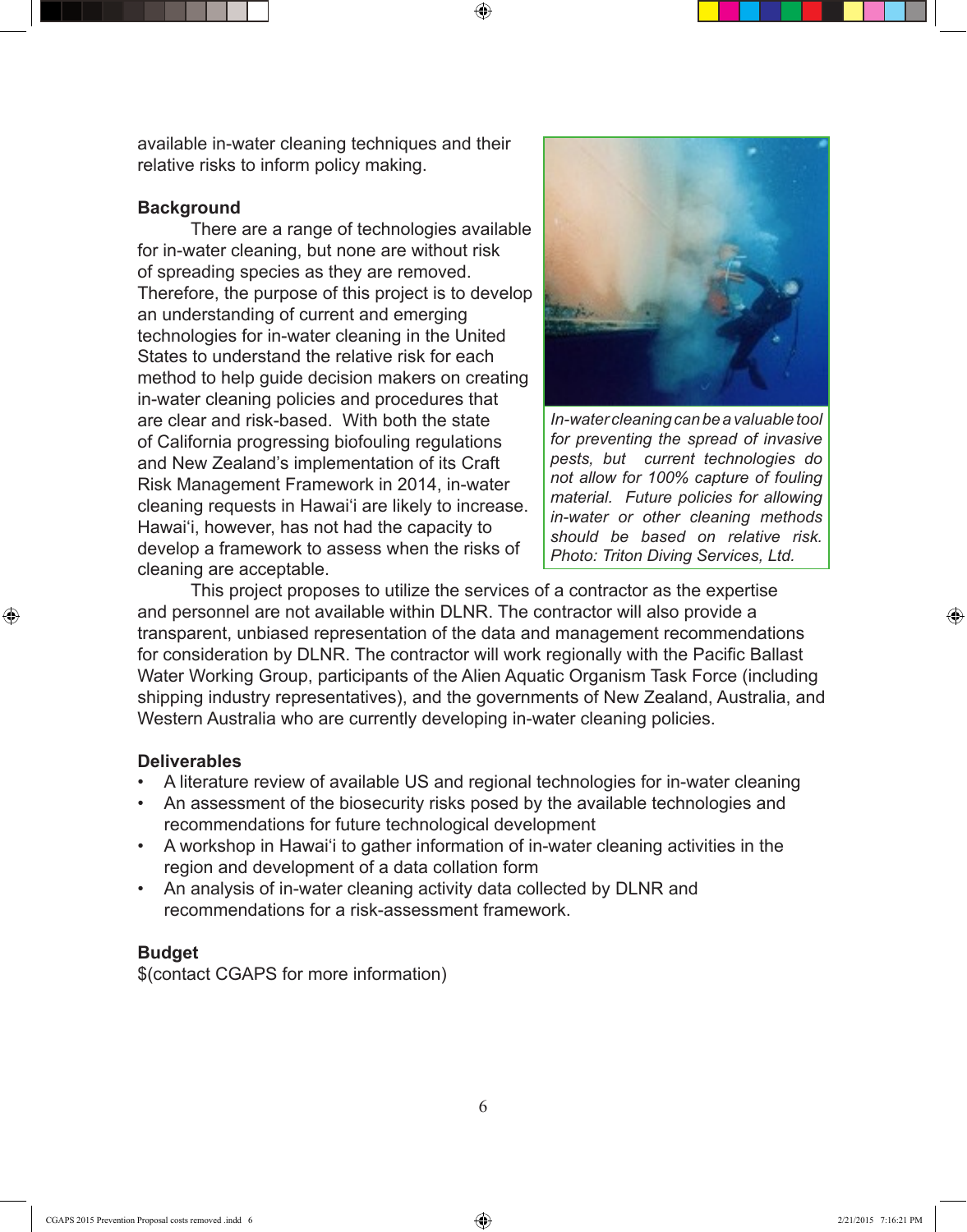# **Project: Travel Support for Pacific Entomology Conference (Multiple Action items)**

## **Executive Summary**

 Conferences offer the opportunity to network and collaborate to address regional and international issues. In April 2015, The Hawaiian Entomological Society (a 501(3)c non-profit) will be hosting the 15th Pacific Entomology Conference at the Hilton Waikīkī Beach Hotel. Symposia will include biosecurity, invasive ants (a follow-up to the Pacific Invasive Ant Conference last held in Darwin, Australia in 2011), honey bee health, persistent pest issues (covering issues of coffee berry borer, macadamia felted coccid, and coconut rhinoceros beetle), and biocontrol. Funds are requested to support travel costs for four identified specialists to participate in the conference.

⊕

#### **Background**

⊕

 The pattern of trade and related movement of invasive species links Hawaiʻi, Guam, California and Florida. Therefore, conference organizers would like to invite speakers from these areas to participate as speakers on the topic of biosecurity at the conference. Invited speakers would cover the following topics during the opening day biosecurity session: threats to other municipalities and how best to detect and react to those threats.

 Organizers are also proposing a Biosecurity Forum to be held on the last day of the conference, which would be open to non-registered participants that have a vested interest in biosecurity in Hawaiʻi including the Hawaiʻi Department of Agriculture, U.S. Department of Agriculture, Customs and Border Protection, U.S. Fish and Wildlife Service, the University of Hawaiʻi, Hawaiʻi Invasive Species Council, and the National

Invasive Species Council, among others. The forum would focus on more specific issues including collaboration between agencies to enhance programs in Hawaiʻi, enhancing information sharing, identifying obstacles, and determining long term and imminent threats Hawaiʻi should be preparing for.

#### **Deliverables**

Summaries of the Biosecurity symposium and Forum will be made available.

#### **Budget**

(contact CGAPS for more information)



Tracing the movement of species like little fire ants (orange arrows above) via genetic studies *has helped identify key pathways and ports of entry for a variety of species. An update to this map might include an arrow from Hawaii to Guam and California. The orange arrows would be the same if the species were coqui instead of LFA. (from Foucaud, et al. 2010)*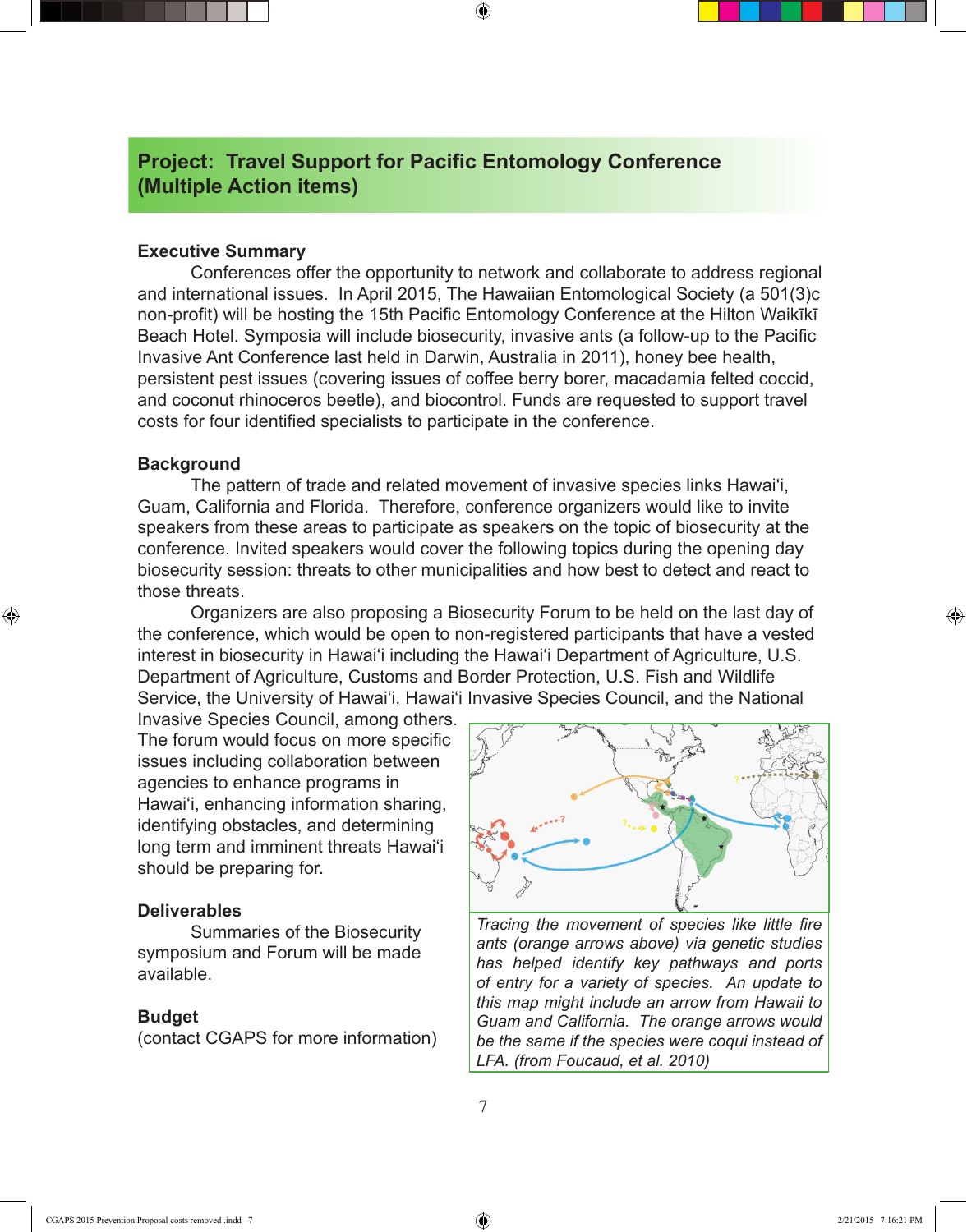## **Project: Support for the Hawai'i Green Growth Initiative (HGG)**

## **Executive Summary**

 Provide support for the leadership and coordination of HGG and its 2015 goals.

 $\textcircled{\scriptsize{+}}$ 

## **Background**

 Funds are again requested to help support the Hawaiʻi Green Growth Initiative (HGG). In 2014, HGG launched the Aloha+ Challenge jointly with Hawai'i's six elected Chief Executives (Governor, four Mayors, and Chair of the Office of Hawaiian Affairs). This Challenge is a commitment by these leaders to achieve six sustainability targets by 2030 - in clean energy, food self-reliance, natural resource management, waste reduction, smart sustainable communities and climate resilience, and green jobs and education. HGG also assisted State government to create the first Hawai`i State Sustainability Coordinator position to facilitate government collaboration.

 Now that the Aloha+ Challenge is launched, the next fiscal year (July 2014 – June 2015) calls for HGG to transition from its start-up/test phase to a new strategy and structure needed to achieve the Aloha+ Challenge targets over time.

 HGG's active Working Group includes leaders from more than 45 organizations. Funding secured to support HGG core operations and the measures project in FY2014 is approximately \$200K and FY2015 is \$282K (of \$316K budget). This request is for \$25K in support of HGG.

#### **Deliverables**

⊕

 With continued support, HGG will:

- Hold an annual HGG Strategy Retreat to identify 3-year priorities for collaborative action to help achieve the Aloha+ Challenge targets, including engaging the new Governor, Cabinet and Legislators elected in 2014.
- Assist the Hawai'i State Sustainability Coordinator to prepare a compelling mandated 2015 Legislature Report for the Aloha+ Challenge resolution, with recommendations for implementing and tracking progress on the targets. Coordinate HGG support for key legislative priorities for green funding and policy.
- Launch the Aloha+ Challenge dashboard with shared statewide indicators for clean energy and waste reduction, and outline process to include the other four targets. Coordinate with HISC and CGAPS on effective indicators for the invasives subtarget and with UHERO on green jobs indicators.
- Design an effective statewide leadership and network structure needed to achieve the Aloha+ Challenge targets long-term, and use this to guide HGG's future business plan.

### **Budget**

(contact CGAPS for more information)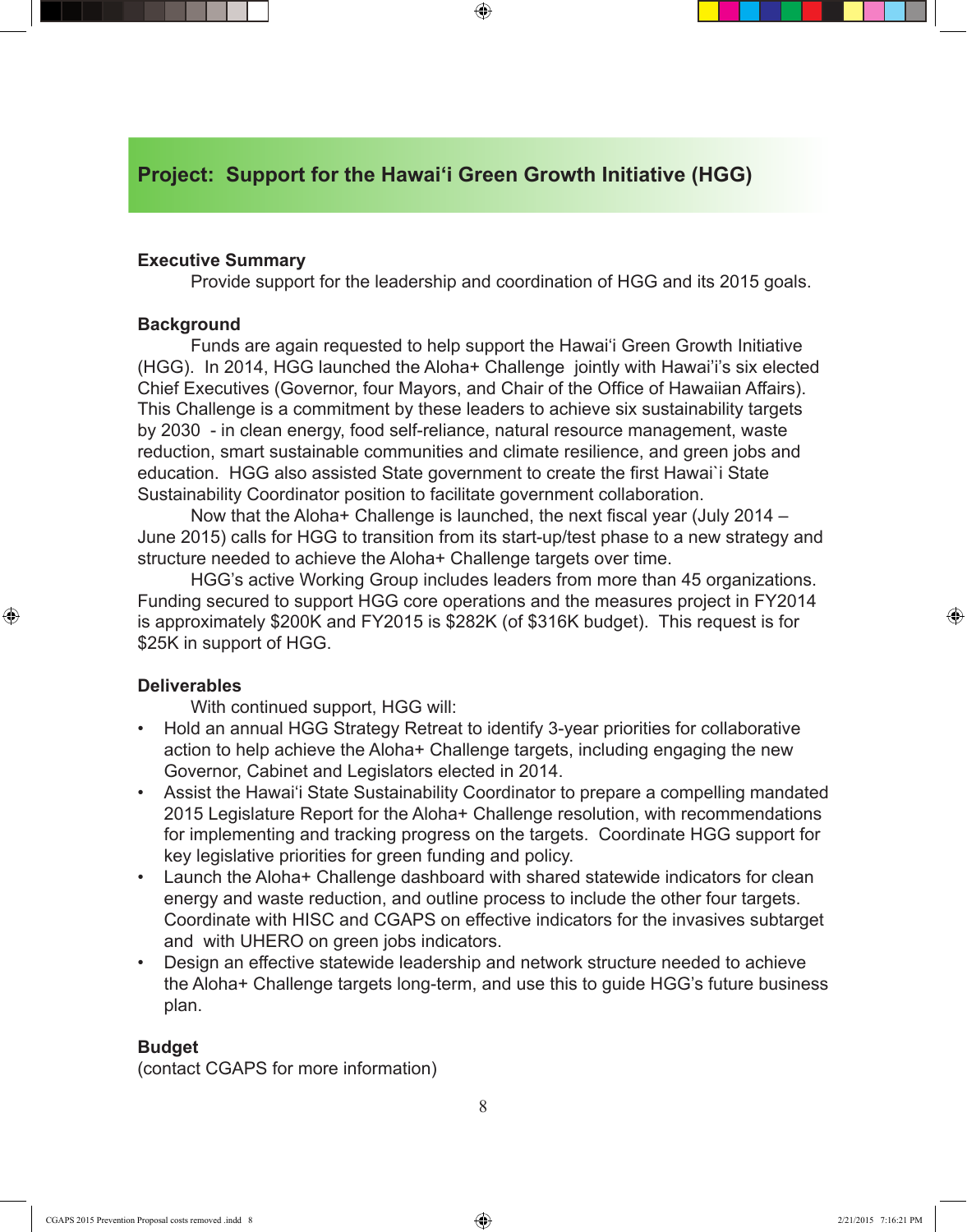## **Project: Capacity Support for CGAPS PIO and Plant Pono Liaison (Multiple Action items)**

 $\textcircled{\scriptsize{+}}$ 

## **Executive Summary**

 Funds are requested for 5 months of salary and fringe, plus operating support for the CGAPS Statewide Invasive Species Public/Community Relations Coordinator (shortened to PIO). The goals of this position are to facilitate engagement and interand intra-agency communication; to coordinate and catalyze collaborative projects towards the goals outlined in the CGAPS Action Plan; to promote key outreach messages; to educate decision makers, special interest groups, and the public about

invasive species in order to effect a change in perception, actions, rules, or funding for invasive species issues.

 Funds are also requested for the third year of the HPWRA/Plant Pono Outreach Liaison, for salary and fringe, plus operating costs for 2015. The goals of this position are to work with the CGAPS PIO to promote awareness and use of the Hawaiʻi Pacific Weed Risk Assessment in the nursery and landscape industry and other key groups; and to continue to develop the Plant Pono website and program.



*HPWRA/Plant Pono Liaison Amanda Skelton conduced outreach to target oudiences statewide, including this group of Master Gardeners on Kauaʻi.* 

### **Background**

⊕

 The University of Hawaiʻi is a key resource in the effort to protect Hawaiʻi's natural resources, economy, and residents from the threats posed by invasive species. Under the direction of Dr. David Duffy and in partnership with the CGAPS Chairs, this project will benefit the University of Hawaiʻi by integrating faculty, researchers and students in Hawaiʻi's biosecurity programs. Close collaboration between biosecurity agencies and the University also provides research and outreach capacity where there are currently gaps, and in turn, greater integration between the University and in Hawaiʻi's biosecurity programs will enable faculty to identify job training and research pathways.

 Funding for CGAPS PIO will cover 5 months of salary and fringe to continue work on CGAPS goals, manage HMLF prevention projects, contractors and staff. Existing funds from the Hawaiʻi Invasive Species Council, U.S. Forest Service, and U.S. Fish and Wildlife Service will enable progress through December 2015.

 Funding for 13 months to support the HPWRA/Plant Pono Liaison will enable progress through January 2016. The Liaison will continue with outreach to target audiences, manage the newly redesigned Plant Pono website and continue to assist the